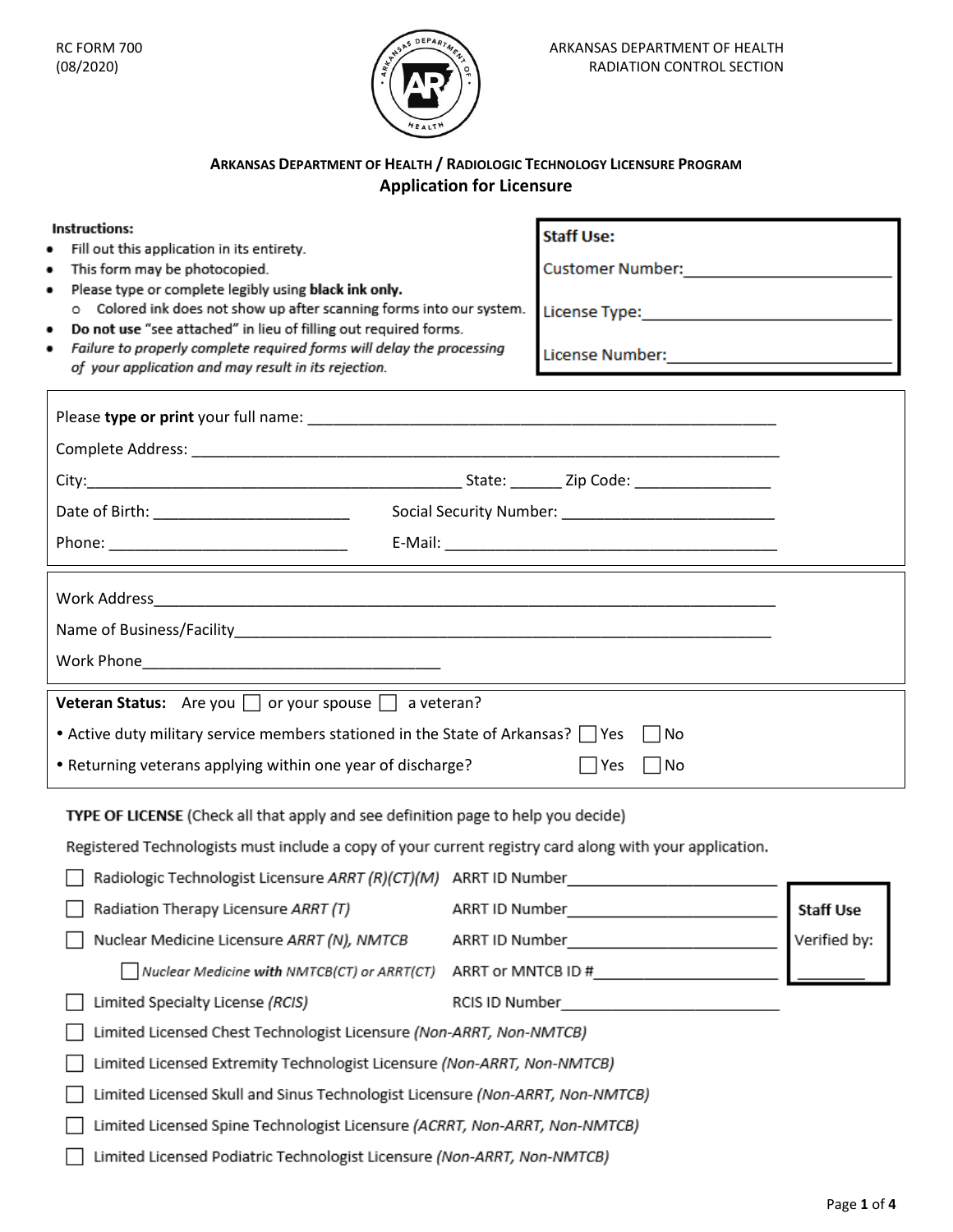

### **Other State Radiography License (fill out Other State Verification RC FORM 740)**

| Name of State | Year Licensed   License Number | Type of License |
|---------------|--------------------------------|-----------------|
|               |                                |                 |
|               |                                |                 |

#### **Educational Information**

| <b>GED</b>                                                                                                                                                                                                                                                           |
|----------------------------------------------------------------------------------------------------------------------------------------------------------------------------------------------------------------------------------------------------------------------|
| Have you satisfactorily completed an accredited course of study in one of the following Radiologic<br>Chiropractic Radiologic Technology<br>Registered Cardiovascular Invasive<br>Specialist                                                                         |
|                                                                                                                                                                                                                                                                      |
| Name of Accredited Program /School /College Name of Accredited Program /                                                                                                                                                                                             |
|                                                                                                                                                                                                                                                                      |
|                                                                                                                                                                                                                                                                      |
| Program/School/College Address and the control of the control of the control of the control of the control of                                                                                                                                                        |
| Date in which you passed the ARRT, NMTCB, ACRRT, or RCIS                                                                                                                                                                                                             |
| <b>HAVE YOU EVER BEEN CONVICTED OF A FELONY?</b> $\Box$ Yes $\Box$ No If yes, please explain and be<br>specific as to what crime was committed, what sentence was carried out and what amount of required<br>rehabilitation was completed including pertinent dates. |
|                                                                                                                                                                                                                                                                      |

### **AGREEMENT**

\_\_\_\_\_\_\_\_\_\_\_\_\_\_\_\_\_\_\_\_\_\_\_\_\_\_\_\_\_\_\_\_\_\_\_\_\_\_\_\_\_\_\_\_\_\_\_\_\_\_\_\_\_\_\_\_\_\_\_\_\_\_\_\_\_\_\_\_\_\_\_\_\_\_\_\_\_\_\_\_\_\_\_\_\_

- 1. I, the undersigned applicant, recognize the Arkansas Department of Health as the sole and only judge of my qualifications to receive and retain a license issued by the Arkansas Department of Health.
- 2. If I am licensed, I understand that I must fulfill the professional responsibilities of a Radiologic Technologist or Limited Licensed Technologist and meet the requirements for continuing education credits established by the Arkansas Department of Health.
- 3. I certify that the statements contained in this application including any attachments or supporting information submitted hereto are, to the best of my knowledge, accurate and I understand that any falsification or misrepresentation of information in this application will be cause for rejection of the application.

Signature: \_\_\_\_\_\_\_\_\_\_\_\_\_\_\_\_\_\_\_\_\_\_\_\_\_\_\_\_\_\_\_\_ Date: \_\_\_\_\_\_\_\_\_\_\_\_\_\_\_\_\_\_\_\_\_\_\_\_\_\_\_\_\_\_\_\_\_\_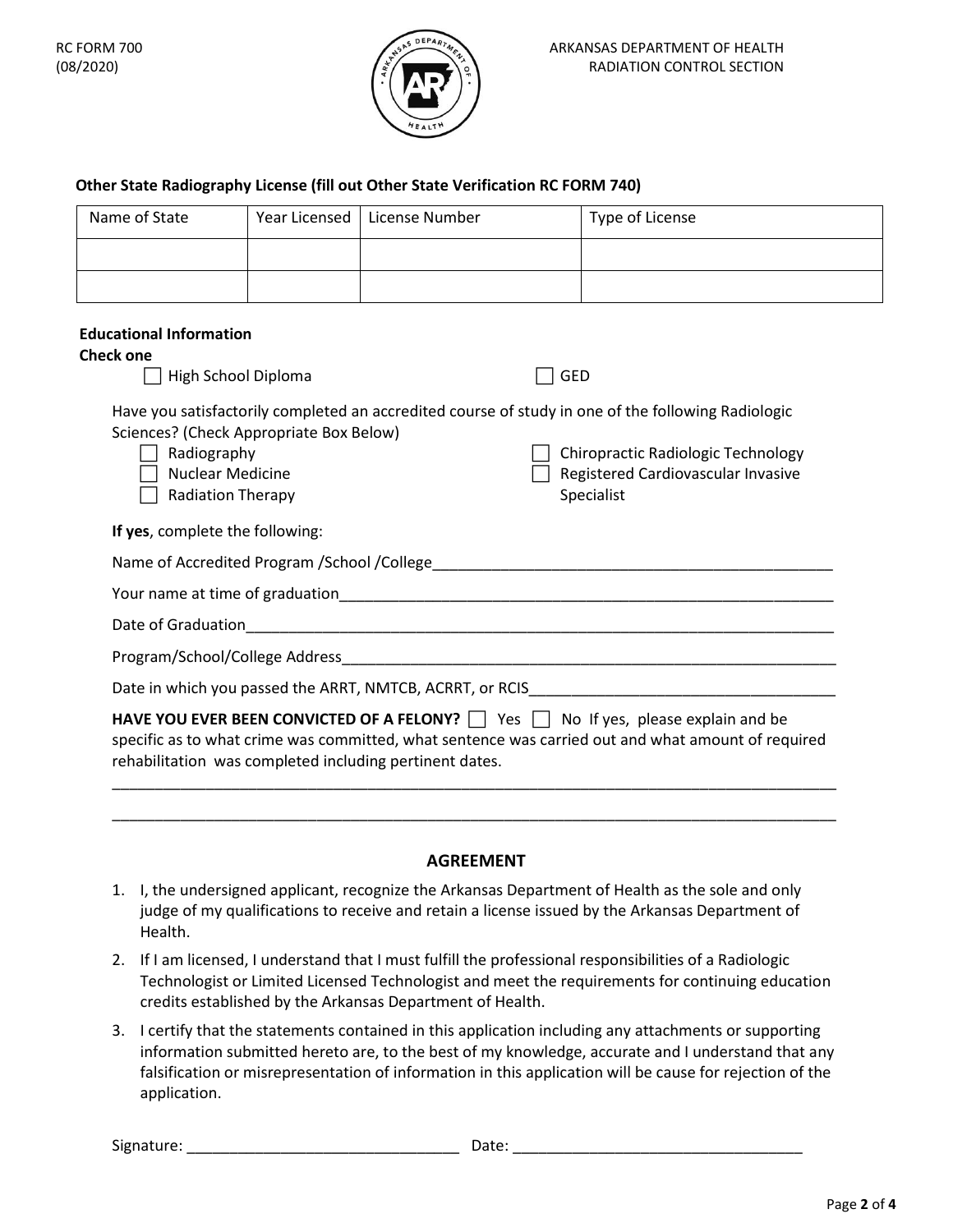

## **Definitions Page**

**Radiologic Technologist (Radiographer)** – A technologist who, while under the supervision of a Licensed Practitioner, administers radioactive substances or uses medical equipment emitting or detecting ionizing radiation for human diagnostic or therapeutic purposes, and holds a national certification with the ARRT, obtained through education and examination. Must attach a copy of your current ARRT card along with your application.

**Radiation Therapist** – A technologist, other than a Radiographer or a Nuclear Medicine Technologist, who while under the supervision of a Licensed Practitioner, applies radiation to humans for therapeutic purposes and holds a national certification by the ARRT obtained through education and examination. Must attach a copy of your current ARRT card along with your application.

**Nuclear Medicine Technologist** – A Technologist, other than a radiographer or radiation therapist, who while under supervision of a Licensed Practitioner performs therapeutic, in vivo, imaging, and measurement procedures, prepares radiopharmaceuticals, and administers diagnostic doses of radiopharmaceuticals to human beings and is licensed to possess and use radioactive material, and holds a national certification with the NMTCB, ARRT, or ASCP obtained through education and examination. Must attach a current copy of your ARRT, NMTCB, or ASCP card along with your application.

**Limited Specialty Technologists** – A person, other than a Licensed Practitioner, Radiologic Technologists, or Licensed Technologists, while under the supervision of a Licensed Practitioner, operates medical equipment emitting ionizing radiation for diagnostic purposes on human beings that are limited to specific Invasive Cardiovascular Imaging Procedures, with RCIS credentialing. Must attach copy of CCI-RCIS (Registered Cardiovascular Invasive Specialists) card along with your application.

**Limited Licensed Technologist** – A person, other than a Licensed Practitioner, Radiologic Technologist, or Licensed Technologist, while under the supervision of a Licensed Practitioner, operates medical equipment emitting ionizing radiation for diagnostic purposes on human beings that are limited to specific body parts, and who has successfully passed a limited scope examination deemed appropriate by the Board, or possesses an American Chiropractic Registry of Radiologic Technologists card. Must attach copy of ACRRT card along with application.